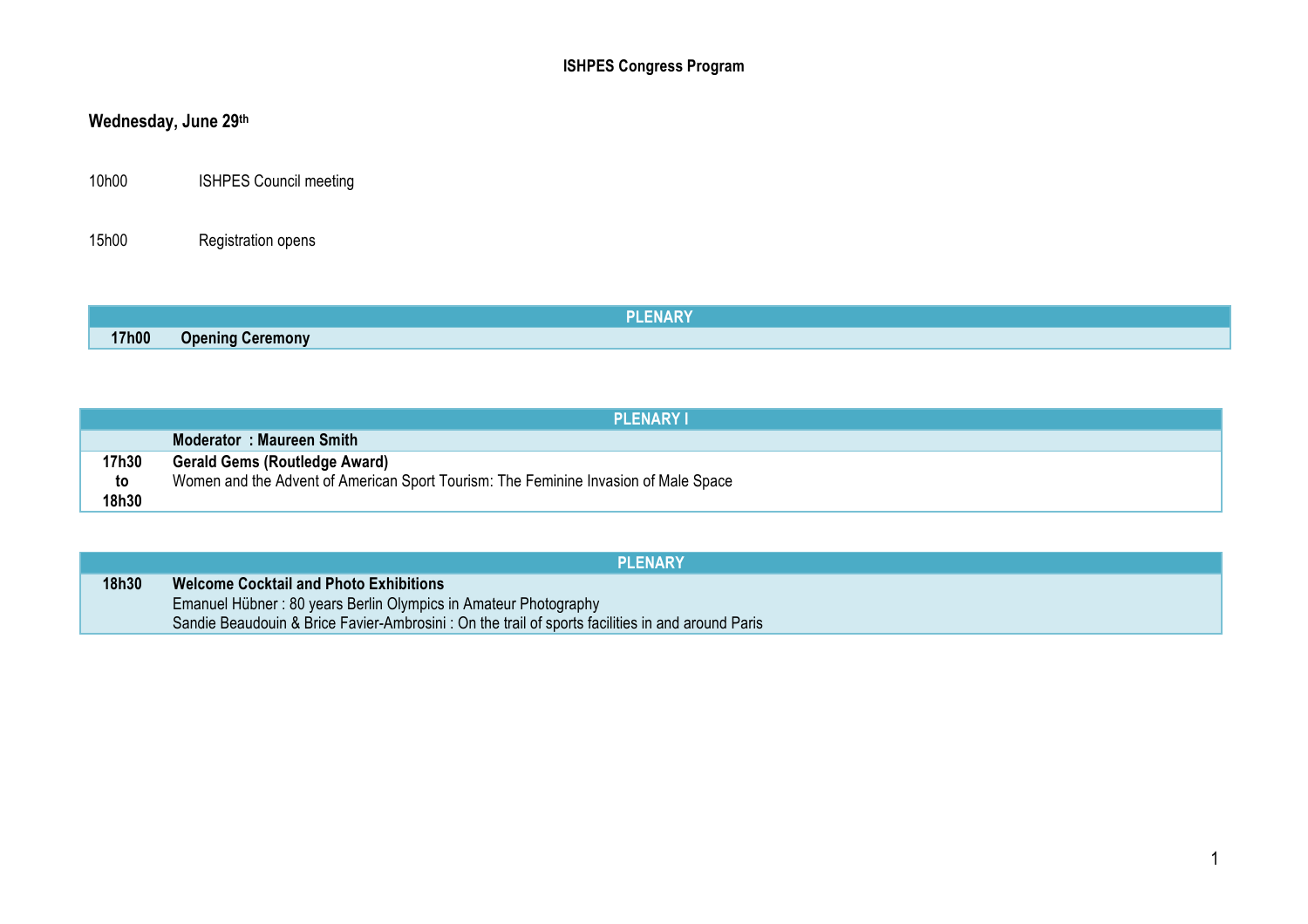|                     | Room 1                                                                                                                                                       | Room 2                                                                                                                                                   | Room 3                                                                                                                                  | Room 4                                                                                                                              | Room 5                                                                                                                                           |
|---------------------|--------------------------------------------------------------------------------------------------------------------------------------------------------------|----------------------------------------------------------------------------------------------------------------------------------------------------------|-----------------------------------------------------------------------------------------------------------------------------------------|-------------------------------------------------------------------------------------------------------------------------------------|--------------------------------------------------------------------------------------------------------------------------------------------------|
| 9h00<br>to<br>10h30 | Session 1:<br><b>Sport History and Culture in</b><br>China                                                                                                   | <b>Session 2:</b><br><b>French Physical Education</b>                                                                                                    | <b>Session 3:</b><br><b>Post War Global Sports</b>                                                                                      | <b>Session 4:</b><br><b>Olympic Games</b>                                                                                           | <b>Session 5:</b><br><b>Accessing and Developing</b><br><b>Sporting Spaces</b>                                                                   |
|                     | <b>Moderator: Maureen Smith</b>                                                                                                                              | Moderator: Daphné Bolz                                                                                                                                   | <b>Moderator: Leena Laine</b>                                                                                                           | <b>Moderator: Annette Hofmann</b>                                                                                                   | <b>Moderator: Gertrud Pfister</b>                                                                                                                |
|                     | Yang Shiru, Zhou Hua; Luo<br>Qian<br>"A Study on Racing Customs of<br>Dragon Canoe Festival in<br>Chinese Miao Minority"                                     | Tony Froissart, Jean Saint-<br><b>Martin</b><br>"The Hebertist area: A singular<br>and empirical territory for<br>teaching French Physical<br>Education" | <b>Ying WuShanley</b><br>"From the Portrait of Women -<br>Reflections on Women's Sports<br>in the Post-War United States<br>of America" | <b>Heather Dichter</b><br>"The Short-Lived German<br>Olympic Bid: Political and<br>Media Responses to Berlin's<br>1968 Olympic Bid" | <b>Cheng-Hao Huang</b><br>"More than just a game:<br>disability sport games in<br>Taiwan, 1971 to 1981                                           |
|                     | Huang Yong, Xue Yong,<br>"Shooting Beipai: Rituals and<br>Customs in Chinese Miao<br>Minority"                                                               | <b>Bernard Michon, Jean Saint-</b><br>Martin,<br>"The question of sites in French<br>Physical Education (1920-<br>1970)"                                 | <b>Sandra Heck</b><br>"Integrating Refugees and<br>Migrants Through Sport in<br>Germany - a Historical<br>Perspective"                  | Michael Krüger,<br>"Germany and Japan in the<br>Olympic Movement - a<br>comparison"                                                 | <b>Jose Alpuim</b><br>"Rugby: the professionalization<br>in the southern hemisphere,<br>from 1995 onwards"                                       |
|                     | Zhang Jie, Shenzhen<br>"From the Prehistoric Body<br>Activities to Modern Sports-<br>to Explore the Origin of Sports<br>from Body symbols in<br>Petroglyphs" | Jean-Nicolas Renaud<br>"Sport through the formation of<br>PE teachers in France from<br>1945 to the present day: a<br>variable geography"                |                                                                                                                                         | <b>Martin Friis Andersen</b><br>"Live from London - Radio at<br>the 1948 Olympics as a Place<br>of Memory"                          | <b>Tarminder Kaur</b><br>"Contested Spaces, Histories<br>and Identities at Play: Socio-<br>Politics of Accessing Sport in<br>Rural South Africa" |

**10h30 Coffee break**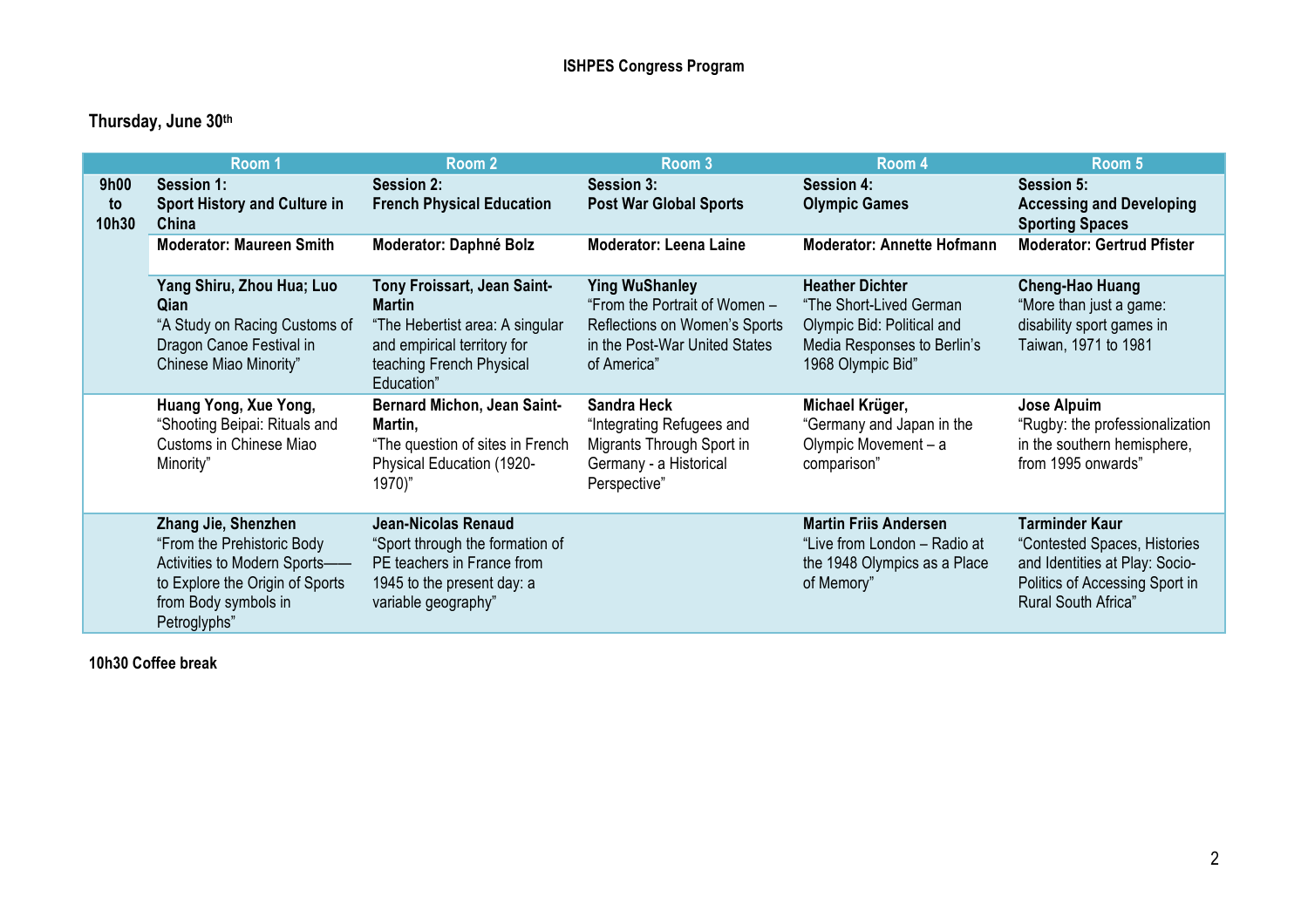|                      | Room 1                                                                                                                                                                          | Room 2                                                                                                                                                                            | Room <sub>3</sub>                                                                                                             | Room 4                                                                                                                                              | Room 5 |
|----------------------|---------------------------------------------------------------------------------------------------------------------------------------------------------------------------------|-----------------------------------------------------------------------------------------------------------------------------------------------------------------------------------|-------------------------------------------------------------------------------------------------------------------------------|-----------------------------------------------------------------------------------------------------------------------------------------------------|--------|
| 10h45<br>to<br>12h15 | <b>Session 6:</b><br><b>New Movement Spaces</b>                                                                                                                                 | Session 7:<br><b>Modernization of Sport</b>                                                                                                                                       | <b>Session 8:</b><br><b>New Frontiers in Sporting</b><br><b>Spaces</b>                                                        | <b>Session 9:</b><br><b>Cultural Sporting Practices</b><br>and Sites                                                                                |        |
|                      | <b>Moderator: Patricia Vertinsky</b>                                                                                                                                            | <b>Moderator: Jerry Gems</b>                                                                                                                                                      | <b>Moderator: Ying WuShanley</b>                                                                                              | <b>Moderator: Malcolm McLean</b>                                                                                                                    |        |
|                      | Claudia Fleischle-Braun<br>"The Heritage of the Modern<br><b>Expressive Dance: Sites and</b><br>Stations of Spreading of the<br>Jooss Leeder Method and its<br>Transformations" | Tomotsugu Goka, Chanwoo<br><b>Lee</b><br>"Acculturation of Shooting"<br>Method in Kyudo During its<br><b>Modernization Process:</b><br>Though a Study on Dai Nippon<br>Kyudo Kai" | Leena Laine,<br>"Social hygiene and new<br>spaces of sport created by<br>women at the beginning of the<br>20th century"       | Knut Karlsrud,<br>"Georgian national folk sports<br>in Caucasus"                                                                                    |        |
|                      | <b>Laurence Munoz</b><br>"The conquest of the sand:<br>moments, stakes and<br>strategies"                                                                                       | Ewa Roszkowska<br>"Polish Tatra Mountaineering:<br>The Birth of Sports Ideology"                                                                                                  | Maya Maor<br>"How does practicing martial<br>arts change women and how<br>do women change the practice<br>of martial arts"    | Kohei Kogiso,<br>"Transnational Perspective on<br>the development of Pelota<br>Mixteca: Making sites in<br>between Mexico and the<br>United States" |        |
|                      | <b>Antoine Le Blanc</b><br>"Challenging the normativity of<br>sports sites: LGBT sports<br>associations in Europe"                                                              | <b>Marit Stub Nybelius</b><br>"The development of cross<br>country skiing"                                                                                                        | <b>Yves Leloup</b><br>"New forms of outrigger canoe<br>races in a Polynesian society<br>facing great changes - 1960-<br>1980" | <b>Dario Nardini</b><br>"Between Tatami and Sawdust:<br>The Ambiguity of Breton<br>Wrestling's Sites"                                               |        |

**12h15 to 14h00 : Lunch**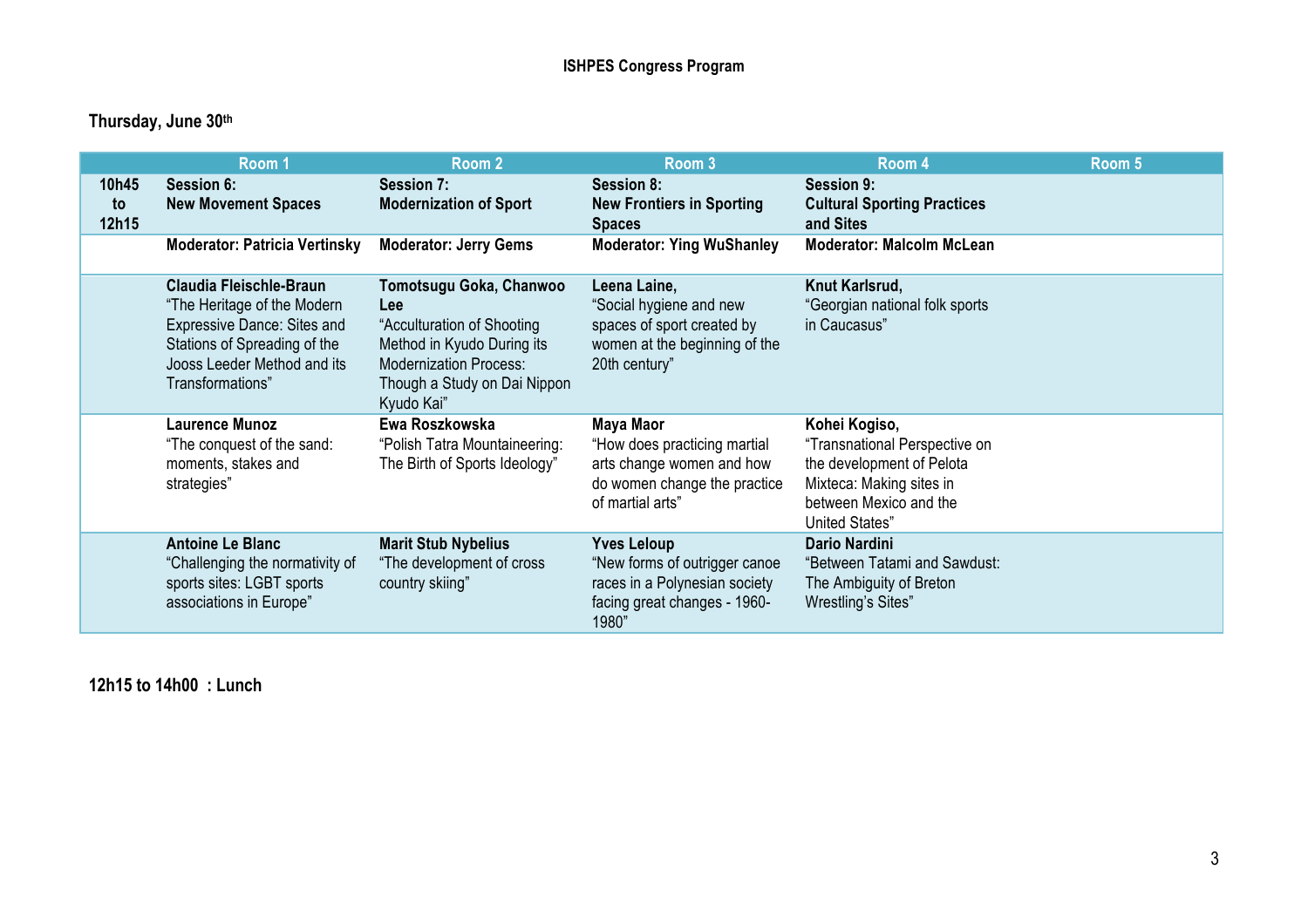|                      | Room 1                                                                                                                                                      | Room <sub>2</sub>                                                                                                                                                             | Room <sub>3</sub>                                                                                                                          | Room 4                                                                                                                                             | Room 5                                                                                                                            |
|----------------------|-------------------------------------------------------------------------------------------------------------------------------------------------------------|-------------------------------------------------------------------------------------------------------------------------------------------------------------------------------|--------------------------------------------------------------------------------------------------------------------------------------------|----------------------------------------------------------------------------------------------------------------------------------------------------|-----------------------------------------------------------------------------------------------------------------------------------|
| 14h00<br>to<br>16h00 | <b>Session 10:</b><br><b>Sports Development in</b><br><b>Chinese Society: Past and</b><br><b>Present</b>                                                    | <b>Session 11:</b><br>Sports medicine and<br>rehabilitation                                                                                                                   | <b>Session 12:</b><br>The Olympic Games and<br><b>Beyond</b>                                                                               | Session 13:<br>The World's Football                                                                                                                | <b>Session 14:</b><br><b>Worker Sport and Recreation</b>                                                                          |
|                      | Moderator:                                                                                                                                                  | <b>Moderator: Sandra Heck</b>                                                                                                                                                 | <b>Moderator: Francois</b><br><b>Cleophas</b>                                                                                              | <b>Moderator: Heather Dichter</b>                                                                                                                  | <b>Moderator: Marit Stub</b><br><b>Nybelius</b>                                                                                   |
|                      | <b>Wang Bo</b><br>"The Evolution and<br>Development of Chinese Anti-<br>doping Policy in the 30 Years<br>$(1979 - 2009)^n$                                  | <b>Stefan Nielsen</b><br>"Volksgesundheit' as a mission<br>- The origins of the idea of<br>prevention as a guiding<br>principle of sports-medical<br>activities in the 1950s" | Zineb Belmaati Cherkaoui<br>"The role of Casablanca<br>Mediterranean Games in<br>strengthening Moroccan<br>international relations (1983)" | <b>Felipe Tobar</b><br>"Memory and Football: The<br>heritage nomination process of<br>Grêmio Esportivo Juventus,<br>from Jaraguá do Sul, Brazil"   | Dave Day<br>"Class, Gender and<br><b>Employment in England's</b><br>Victorian Public Baths"                                       |
|                      | Zou Yuehui, Kong Qingbo,<br><b>Tang Jianzhong</b><br>"Research the Exploitation and<br>Management of Intangible<br><b>Assets for Stadiums</b><br>Resources" | <b>Lukas Rehmann</b><br>"Promoting public health - The<br>origins of sports medicine in<br>the former GDR in the 1950s"                                                       | <b>Pascal Charitas</b><br>"50 years of African Games:<br>balance sheets, stakes and<br>perspectives (1965-2015)"                           | <b>Christoph Wagner</b><br>"The Anglo-German Football<br>Rivalry: 1966 and all that"                                                               | <b>Liam Dyer</b><br>"The Middle Class Employee<br>and the Development of Sport<br>in a Railway Town"                              |
|                      | Zou Yuehui, Yang Shuye, Lin<br>Jinyu<br>"Research on Non-material<br>Incentives of China's Elite<br>Athletes from the Perspective<br>of Policy Change"      | <b>Kalle Rantala</b><br>"On a Sports Masseur's Table -<br>A Finnish Tradition"                                                                                                | <b>William Frank</b><br>"Glory of the Russian Blade:"<br>Petr Zakovorot and the 1900<br>Paris Olympics"                                    | <b>Pierre Marie</b><br>"A socialist football in Portugal?<br>The struggles of the Union of<br>football players during the<br>Carnation Revolution" | Daphné Bolz, Lise Cardin,<br><b>Tony Froissart</b><br>"Defining new horizons?<br>Workers' sport in post-1918<br>Strasbourg"       |
|                      | Zou Yuehui, Yu Wengian,<br>Zhang Jia<br>"Chinese People's Sports<br>Outlook and its Transformation<br>in the 21 <sup>st</sup> Century"                      | <b>Udi Carmi</b><br>"Fencing as an instrument for<br>education and rehabilitation"                                                                                            | <b>Kalle Voolaid</b><br>"Amsterdam 1928: Return of<br>the Missing Estonian Olympic<br>Sailor"                                              |                                                                                                                                                    | <b>Samantha White</b><br>"Labor, Resistance, and<br>Protest Among Athletes at<br>Historically Black Colleges and<br>Universities' |

**16h00 Coffee break**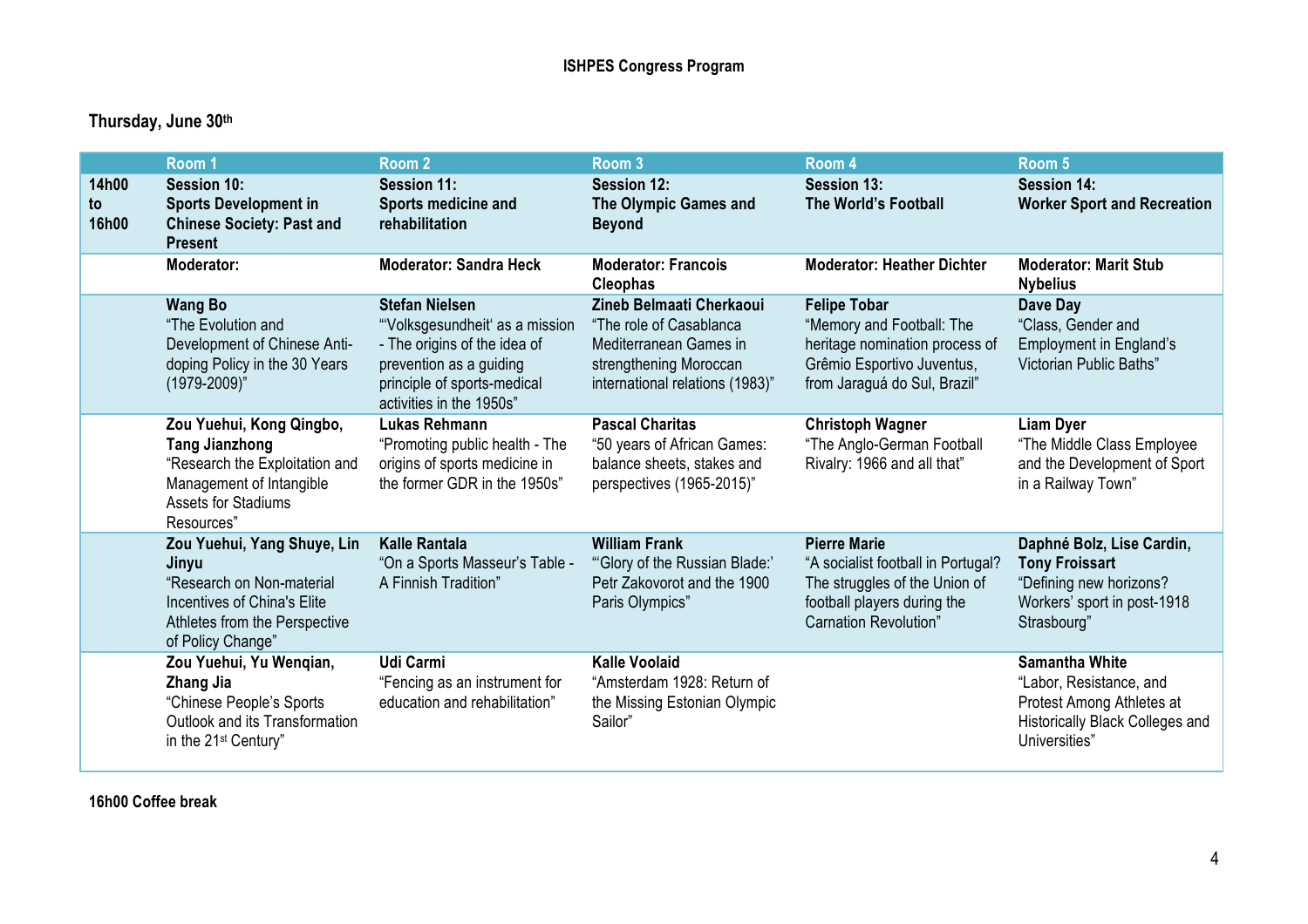| <b>PLENARY II</b> |                                                                                                       |  |  |  |
|-------------------|-------------------------------------------------------------------------------------------------------|--|--|--|
|                   | Moderator: Patricia Vertinsky                                                                         |  |  |  |
| 16h15             | Benjamin Sacks (Gigliola Gori Junior Scholar Award)                                                   |  |  |  |
| to                | A Footnote to (Sport) History: Twenty Years of Cricket, Conflict and Contestation in Samoa, 1880-1900 |  |  |  |
| 17h15             |                                                                                                       |  |  |  |
|                   |                                                                                                       |  |  |  |

|       | PLENARY                        |
|-------|--------------------------------|
| 17h30 | <b>ISHPES General Assembly</b> |

#### **21h00 Students´ Social Night**

Location : Brasserie Descartes (19, avenue Ampère, CHAMPS-SUR-MARNE ; 200m from de conference center)

#### **Friday, July 1st**

|       | <b>PLENARY IV</b>                                                                                                  |
|-------|--------------------------------------------------------------------------------------------------------------------|
|       | Moderator: Pierre-Olaf Schut                                                                                       |
| 09h00 | PearlAnn Reichwein                                                                                                 |
| to    | Climber's Paradise and Canada's Mountain Parks: Mountain Adventure and Conservation in the 20th Century and Beyond |
| 10h00 |                                                                                                                    |

**10h00 Coffee break**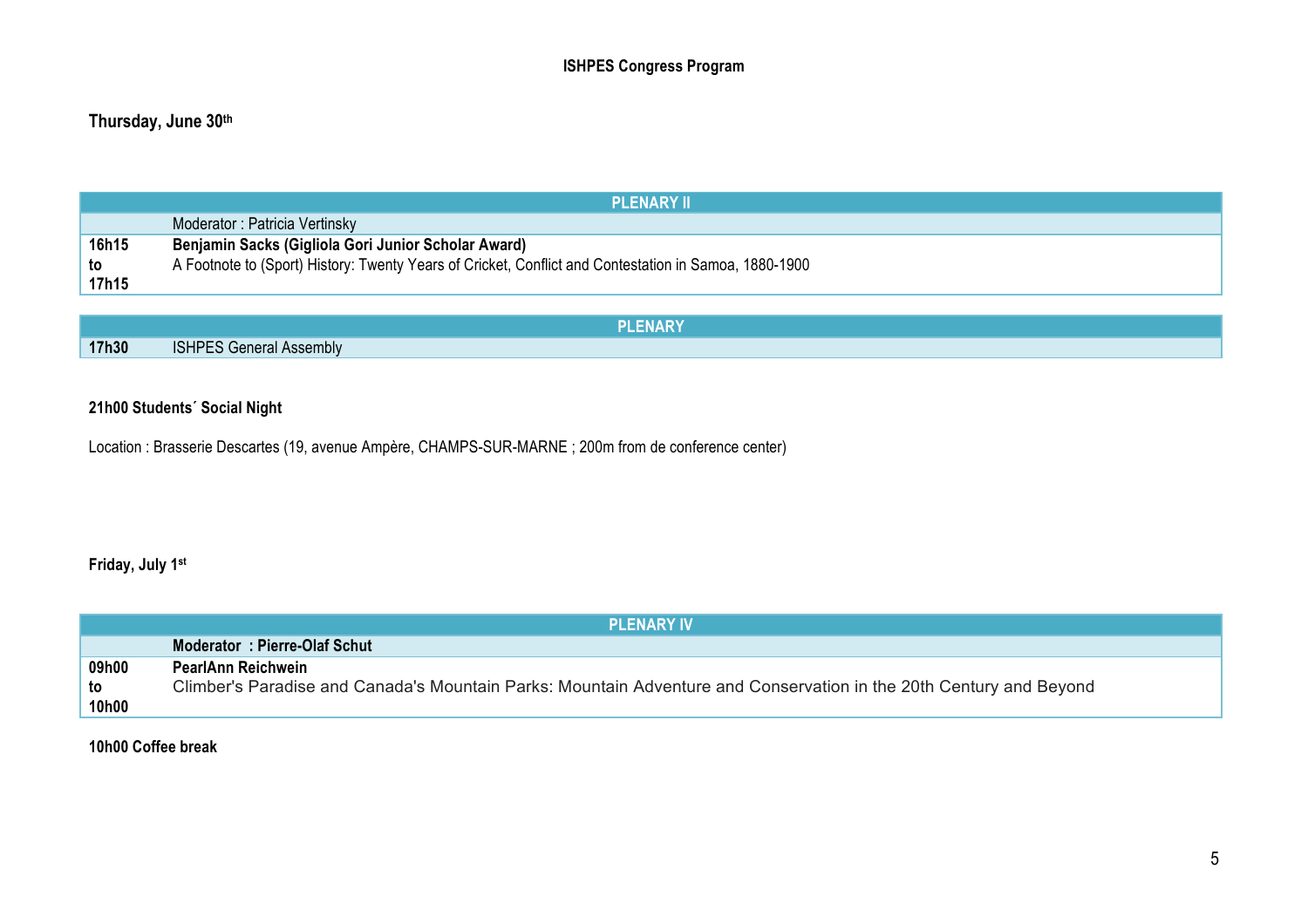### **Friday, July 1st**

|                      | Room <sub>1</sub>                                                                                                                                                          | Room <sub>2</sub>                                                                                                                                                                                                                                              | Room 3                                                                                                                                                            | Room 4                                                                                                                                                              | Room 5                                                                                                                                                                                                          |
|----------------------|----------------------------------------------------------------------------------------------------------------------------------------------------------------------------|----------------------------------------------------------------------------------------------------------------------------------------------------------------------------------------------------------------------------------------------------------------|-------------------------------------------------------------------------------------------------------------------------------------------------------------------|---------------------------------------------------------------------------------------------------------------------------------------------------------------------|-----------------------------------------------------------------------------------------------------------------------------------------------------------------------------------------------------------------|
| 10h15<br>to<br>12h15 | <b>Session 15:</b><br><b>The Evolution of Tennis</b><br><b>Around the World</b>                                                                                            | <b>Session 16:</b><br><b>Physical Education in South</b><br><b>American Countries</b>                                                                                                                                                                          | Session 17:<br><b>The Evolution of Chinese</b><br>Sport in through the<br><b>Dynasties</b>                                                                        | <b>Session 18:</b><br><b>Sport Facilities</b>                                                                                                                       | Session 19:<br><b>French Sporting Spaces</b><br><b>Over Time</b>                                                                                                                                                |
|                      | <b>Moderator: Ellen Carlton</b>                                                                                                                                            | <b>Moderator: Mark Dyreson</b>                                                                                                                                                                                                                                 | Moderator: Michael Krüger                                                                                                                                         | <b>Moderator: Rob Hess</b>                                                                                                                                          | Moderator: Daphné Bolz,                                                                                                                                                                                         |
|                      | Jan Luitzen, Theo Bollerman,<br><b>Pascal Delheye</b><br>"Sphairistikè, anyone? The<br>development of 'tennis' to 'lawn<br>tennis' in The Netherlands<br>(1200-1874-1887)" | Letícia Lima, Eliana de<br>Toledo, Mariana Ricci,<br><b>Laurita Schiavon</b><br>"Sites of French Gymnastics<br>Practice and Its Impact on<br>Physical Education in Brazil: A<br>Look Into Its Presence in the<br>Military Police in the Early 20th<br>Century" | Chen Weiwei; Li Chongshen,<br>"A Research on the Existence<br>of Polo in Han Dynasty"                                                                             | <b>Stefan Scholl</b><br>"Sports facilities for all: Projects<br>and discussions on building<br>sports facilities within the<br>Council of Europe (1970s-<br>1980s)" | <b>Charly Machemehl</b><br>"Birth and evolutions of a<br>commercial gymnastic offer<br>facing the spreading of the<br>sport: The case of the<br>Normandy between 1852-<br>1914"                                 |
|                      | Stéphane Méry<br>"Real Tennis, privileged space<br>environment: Reinforcement<br>social division born 15 th<br>century"                                                    | Gianfranco Ruggiano<br>"To be an educated body in<br>Uruguay (1875-1918): An<br>essay about body education<br>processes taking urbanity as a<br>starting point"                                                                                                | Liu Donghua, Li Xianguo<br>"The Exploration on the<br>Physical Education of Chang<br>An, China in Tang Dynasty"                                                   | Roberta J. Newman<br>"Jumping Through Hoops:<br>Class, Race, Conflict and<br>Barclay's Center"                                                                      | Denis Jallat, Sébastien<br><b>Stumpp</b><br>"Playing with the border': The<br>sports clubs of Strasbourg and<br>the topic of appropriation of the<br>national areas during the<br>period following World War I" |
|                      | <b>Alexis Tadie</b><br>"The Arts of Competitive<br>Tennis"                                                                                                                 | <b>Manuel Morales</b><br>"A 'Rational' plan: The History<br>of the Physical Education<br>National Commission,<br>Colombia 1930-1946"                                                                                                                           | Li Chongshen, Lin Chun<br>"A Research on the Origin,<br>Development and Spread of<br>Lion Culture"                                                                | <b>Peter Marquis</b><br>"The elusive ballpark: The<br>social and symbolic space of<br>the Dodgers stadium between<br>Brooklyn and Los Angeles"                      | Jean-François Loudcher<br>"The First Sport Camp of<br>Coaching in France: Manitot<br>(1907-1924), a Melting Pot of a<br>Specific French Approach of<br>Training?"                                               |
|                      |                                                                                                                                                                            |                                                                                                                                                                                                                                                                | Li Xianguo, Liu Donghua<br>"On the Probe of the Jewish<br>Sports at Shanghai Towards<br>the end of the Qing Dynasty<br>and the Begin of The Republic<br>of China" | <b>Tanguy Philippe</b><br>"Wrestling Fields: contested<br>and defended places of<br>contests"                                                                       | <b>Thomas Bauer, Tony</b><br><b>Froissart</b><br>"Vel' d'Hiv' Six-Day Race: the<br>spirit of Paris during the<br>twenties"                                                                                      |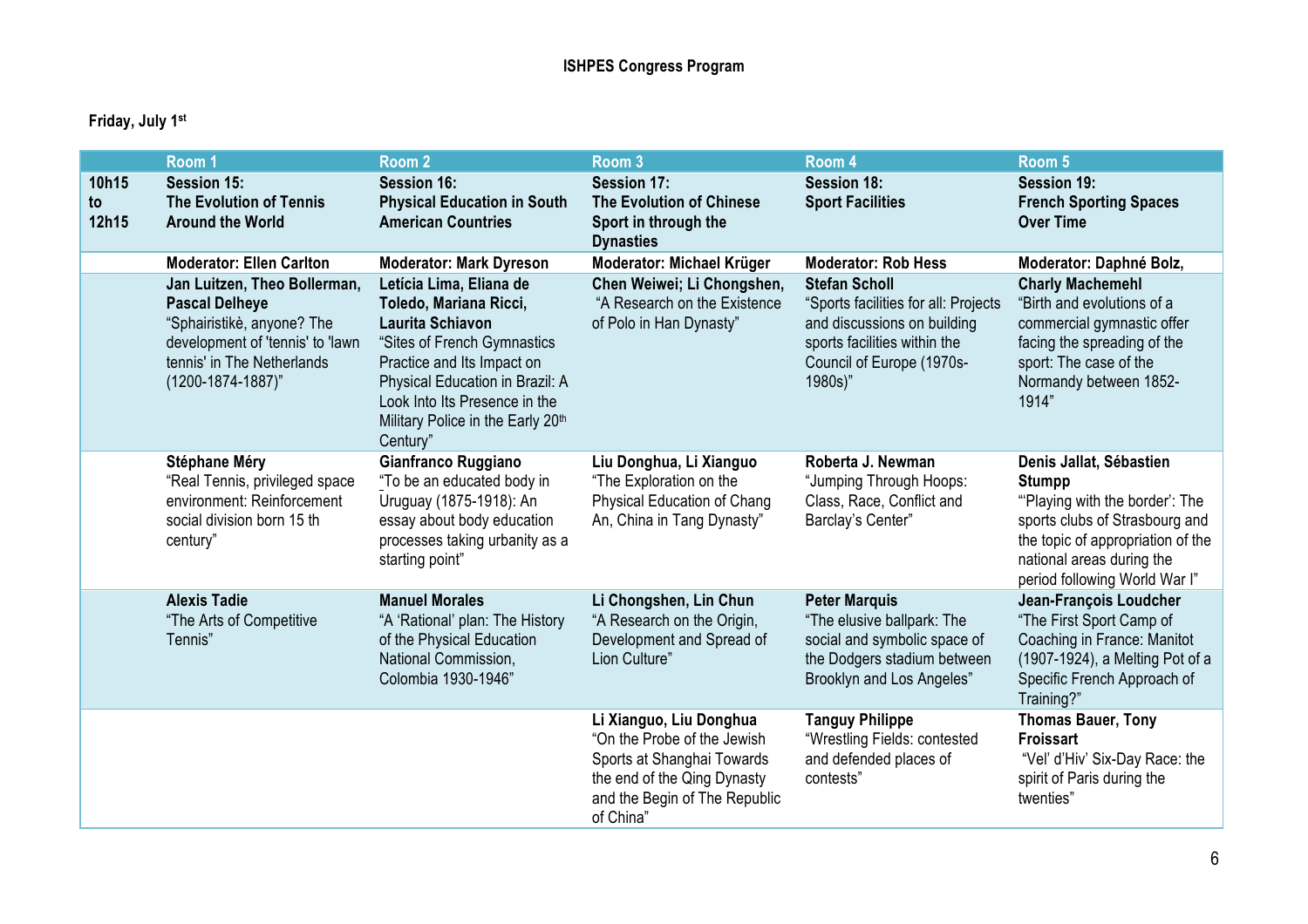#### **12h15 to 14h00 : Lunch**

|       | <b>PLENARY IV</b>                         |
|-------|-------------------------------------------|
|       | Moderator: Annette R. Hofmann             |
| 14h00 | Patricia Vertinsky (ISHPES Award)         |
| to    | Requiem for the college women's gymnasium |
| 14h45 |                                           |

|                      | Room 1                                                                                                                                                                   | Room 2                                                                                                                                  | Room 3                                                                                                                              | Room 4                                                                                                                                                                                         | Room 5                                                                         |
|----------------------|--------------------------------------------------------------------------------------------------------------------------------------------------------------------------|-----------------------------------------------------------------------------------------------------------------------------------------|-------------------------------------------------------------------------------------------------------------------------------------|------------------------------------------------------------------------------------------------------------------------------------------------------------------------------------------------|--------------------------------------------------------------------------------|
| 15h00<br>to<br>16h30 | <b>Session 20:</b><br><b>American Football Around</b><br>the Globe                                                                                                       | <b>Session 21:</b><br><b>Telling Sport Stories</b>                                                                                      | <b>Session 22:</b><br>Journeys Through Sport and<br><b>Movement</b>                                                                 | <b>Session 23:</b><br><b>Gendered Sporting Spaces</b><br>and Practices                                                                                                                         | <b>Junior Scholar Session</b><br>Jungle through the<br><b>Academic Pathway</b> |
|                      | <b>Moderator: Gerald Gems</b>                                                                                                                                            | <b>Moderator: Roberta Newman</b>                                                                                                        | <b>Moderator: Haim Kaufman</b>                                                                                                      | <b>Moderator: PearlAnn</b><br><b>Reichwein</b>                                                                                                                                                 | Annette R. Hofmann and<br><b>Gertrud Pfister</b>                               |
|                      | <b>Russ Crawford</b><br>"Laurent Plegelatte and the<br><b>Creation of American Football</b><br>in France"                                                                | Luigi Bravi<br>"Sites and places of agonism in<br>ancient Attic comedy"                                                                 | Anne M. Merrem<br>"And now a Professor: The<br>Historical Unfolding of<br>Becoming a Physical<br><b>Education Teacher Educator"</b> | <b>Amy Koehlinger</b><br>"Rosaries and Rope Burns:<br>Boxing, Manhood, and<br>American Catholic Culture"                                                                                       |                                                                                |
|                      | <b>Mark Dyreson</b><br>"Translating the Parochial into<br>the Global: U.S. Visions of<br>Translating the Super Bowl of<br>American Football into a Global<br>Phenomenon" | Feng Ran Lee, Mei Chun Lin<br>"Summer of 1968 under Paint<br>Brush – 'Hongye Winning the<br>World Championship' Study of<br>Caricature" | <b>Francois Cleophas</b><br>"Writing a relational plot in<br>physical culture biography in<br>Cape Town, South Africa"              | Georgia Cervin<br>"Any self-respecting schoolboy<br>can achieve superior<br>performances to a woman<br>champion': New York Times<br>representations of female<br>athletes in the Brundage era" |                                                                                |
|                      | Sun Qilin, Wang Xiuqiang,<br><b>Cheng Weiwei</b><br>"Study on the influence of Saint<br>John's University and Nanyang<br>College early football rivalry"                 | <b>Russell Field</b><br>"Searching for the Public Sport<br>History of Black Nova Scotia"                                                | <b>Greg Ryan</b><br>"Music Hall on the Football"<br>Field?: Reactions to the haka<br>1880s to 1930s"                                | <b>Ellen Carlton</b><br>"But you're a guy? Is that<br>allowed?' Male practice players<br>in women's college basketball"                                                                        |                                                                                |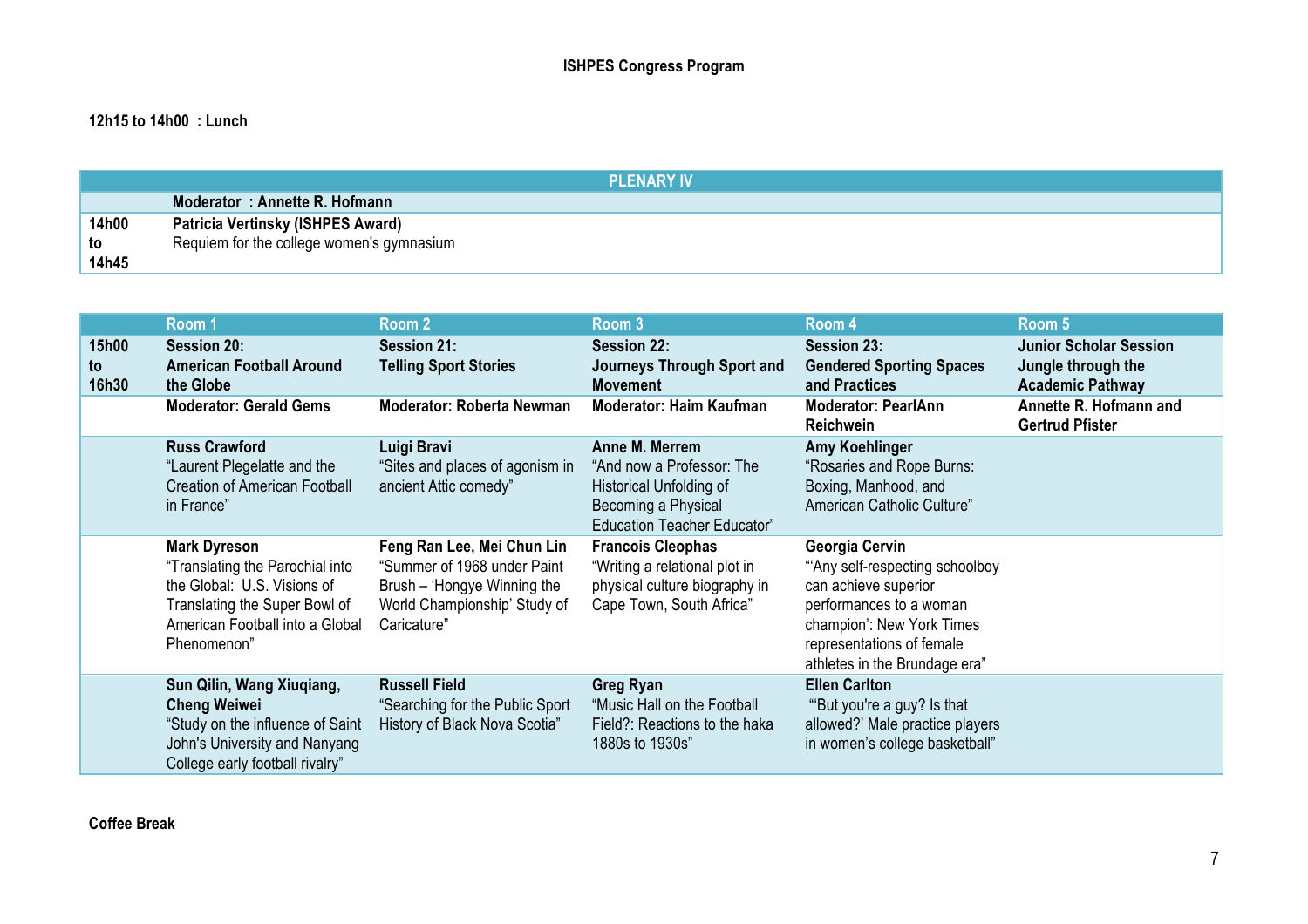|                      | Room 1                                                                                                                                                                                                         | Room 2                                                                                                                                                                                                                          | Room <sub>3</sub>                                                                                                                                                                                          | Room 4                                                                                                                                                                                     | Room 5                                                                                                                     |
|----------------------|----------------------------------------------------------------------------------------------------------------------------------------------------------------------------------------------------------------|---------------------------------------------------------------------------------------------------------------------------------------------------------------------------------------------------------------------------------|------------------------------------------------------------------------------------------------------------------------------------------------------------------------------------------------------------|--------------------------------------------------------------------------------------------------------------------------------------------------------------------------------------------|----------------------------------------------------------------------------------------------------------------------------|
| 16h45<br>to<br>18h15 | <b>Session 24:</b><br><b>Policies and Practice</b>                                                                                                                                                             | <b>Session 25:</b><br>The Evolution of Turnen and<br><b>Gymnastics</b>                                                                                                                                                          | <b>Session 26:</b><br><b>Sport Tourism in France</b>                                                                                                                                                       | <b>Session 27:</b><br><b>Women's Football Around</b><br>the Globe                                                                                                                          | <b>Session 28:</b><br><b>Development of Sport and</b><br><b>Physical Education</b>                                         |
|                      | <b>Moderator: Leena Laine</b>                                                                                                                                                                                  | <b>Moderator: Michael Krüger</b>                                                                                                                                                                                                | <b>Moderator: Russell Field</b>                                                                                                                                                                            | <b>Moderator: Russ Crawford</b>                                                                                                                                                            | <b>Moderator: Cécile Collinet</b>                                                                                          |
|                      | <b>Brice Favier-Ambrosini,</b><br>"The trajectory of Physical<br>Activity as a public health tool<br>since the 1960s: Emergence of<br>a new framework, asymmetry<br>of actors, and territorial<br>competition" | <b>Swantje Scharenberg</b><br>"Uneven Bars Revolution. A<br>Question of Turn-Style and a<br>Creative Mind"                                                                                                                      | <b>André Suchet</b><br>"Historical geography of winter<br>sports resorts in the French<br>Pyrenees: Planning models,<br>Processes and Policies"                                                            | Lin Chun, Li Chongshen<br>"A Study on Women's Football<br>in Yuan Qu"                                                                                                                      | Rémi Solacroup<br>"A History of Moroccan sports<br>associations in the<br>'Communauté Urbaine de<br>Bordeaux' (1978-2015)" |
|                      | <b>Abel Merino Orozco</b><br>"Training processes in under<br>6s football competition: The<br>transition from ingenuity to<br>institutionalization"                                                             | Jelle Zondag<br>"At the Crossroads. Cultural<br>Appropriation and Contestation<br>of English Athleticism and<br>German Turnen in the<br>Netherlands, 1880-1914"                                                                 | Sandie Beaudouin<br>"The development of the<br>holiday resort and the nautical<br>practices on the Marne river<br>banks in the XIXth century: the<br>example of Nogent-sur-Marne<br>and Joinville-le-Pont" | <b>Maureen Smith</b><br>"A Developing Soccer Nation,<br>A Sports Bra, and A Ticker<br>Tape Parade: Celebrating the<br>Three Stars of the United<br><b>States Women's National</b><br>Team" | <b>Tomaž Pavlin</b><br>"Physical Education, School,<br>and Political Changes in the<br>Case of Slovenia"                   |
|                      |                                                                                                                                                                                                                | Eliana de Toledo, Letícia<br>Lima, Mateus de Oliveira,<br><b>Laurita Schiavon</b><br>"A Centenary Site of Swedish<br>Gymnastics Practice in a<br><b>Brazilian Sports Club:</b><br><b>Historical Notes From Esperia</b><br>Club" | <b>Pierre-Olaf Schut</b><br>"Outdoor activities: From tourist<br>destinations to suburban<br>amenities"                                                                                                    | <b>Rob Hess</b><br>"The Struggle for Women's<br>Football in Australia: A Visual<br>History"                                                                                                | <b>Ornit Ramati</b><br>"Physical Education Space:<br><b>What Underlies Sports</b><br>Dominance?"                           |

19h00 Bus to at Chammpigny-sur-Marne **19h30-23h30 Social Dinner in "Guinguette du Martin-Pêcheur"** 23h30 Bus to University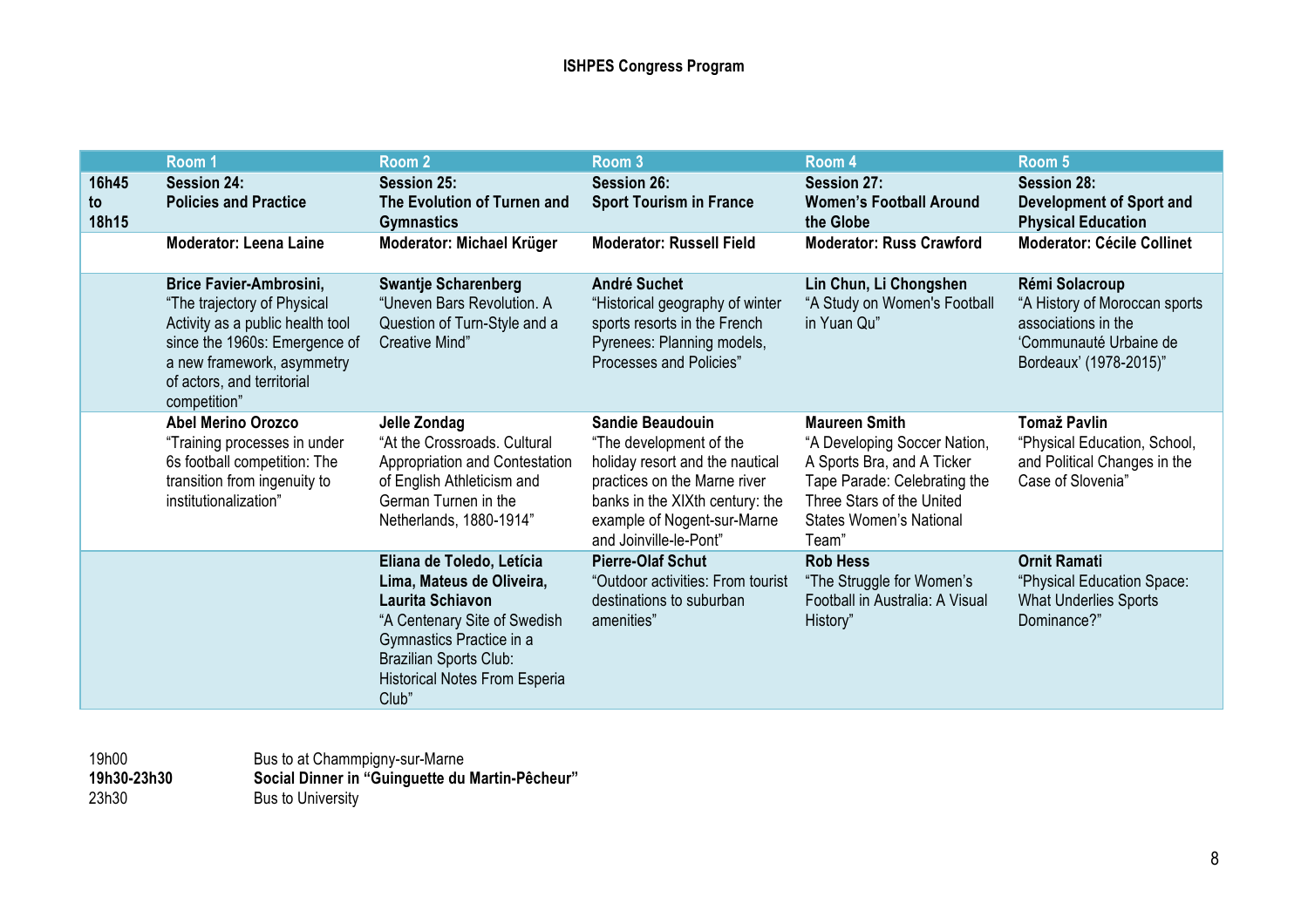# **Saturday, July 2nd**

|             | Room 1                                                                                                                                                | Room 2                                                                                                                                                                                 | Room 3                                                                                                                                     | Room 4                                                                                                                              | Room 5 |
|-------------|-------------------------------------------------------------------------------------------------------------------------------------------------------|----------------------------------------------------------------------------------------------------------------------------------------------------------------------------------------|--------------------------------------------------------------------------------------------------------------------------------------------|-------------------------------------------------------------------------------------------------------------------------------------|--------|
| 09h00<br>to | <b>Session 29:</b><br><b>Sport History and Culture in</b>                                                                                             | <b>Session 30:</b><br>Important and Influential                                                                                                                                        | Session 31:<br><b>Physical Education Teacher</b>                                                                                           | <b>Session 32:</b><br><b>Athletes Re-examined</b>                                                                                   |        |
| 10h30       | China II                                                                                                                                              | <b>Individuals in History</b>                                                                                                                                                          | <b>Training and Institutions</b><br><b>Around the Globe</b>                                                                                |                                                                                                                                     |        |
|             | <b>Moderator: Greg Ryan</b>                                                                                                                           | <b>Moderator: Sandra Heck</b>                                                                                                                                                          | <b>Moderator: Rob Hess</b>                                                                                                                 | <b>Moderator: Kalle Voolaid</b>                                                                                                     |        |
|             | Wei Xiaokang<br>"Physical Behaviors in the<br>Social Structure: An<br>Anthropological Analysis of<br>Maguai Festival Rituals of the<br>Zhuang People" | Carolina Nascimento Jubé<br>"Amid Progress and<br>Wilderness: Early Reception of<br>Georges Hebert's Naturist<br>Ideas in Brazil During the First<br>Half of the Twentieth Century"    | Haim Kaufman<br>"The initiation of Hebrew<br>physical education teacher<br>training in Mandatory Palestine<br>and the State of Israel"     | <b>Gertrud Pfister</b><br>"Doing gender' as a lesbian:<br>The life and death of Violette<br>Morris, a French all-around<br>athlete" |        |
|             | Zhou Ping, Wang Mingzhen,<br><b>Yang Shiru</b><br>"Worship Rituals and Habitus<br>in Chinese Dong Minority<br>Wrestling Festival"                     | Annette R. Hofmann, Anne<br>Wessel<br>"The Health Movement of the<br>German Priest Sebastian<br>Kneipp (1821-1897)"                                                                    | Enn Mainla<br>"The Institute for Physical<br>Education of the University of<br>Tartu, its first class and its<br>athletic grounds"         | <b>Mark Brewin</b><br>"Media accounts of the Richard<br>riot: A reappraisal"                                                        |        |
|             |                                                                                                                                                       | <b>Eric Levet-Labry</b><br>"Research and International<br>influence: the action of Yvonne<br>Surrel, Normal School of<br><b>Physical Education and Sports</b><br>(ENSEPS) (1953-1968)" | Mei-Chun Lin<br>"A Hundred-Year Historical<br>Survey of the Development of<br><b>Physical Education Teachers in</b><br>Taiwan (1896-2015)" | <b>Daimar Lell</b><br>"Athlete as Part of National<br>ldentity"                                                                     |        |

**10h30 Coffee break**